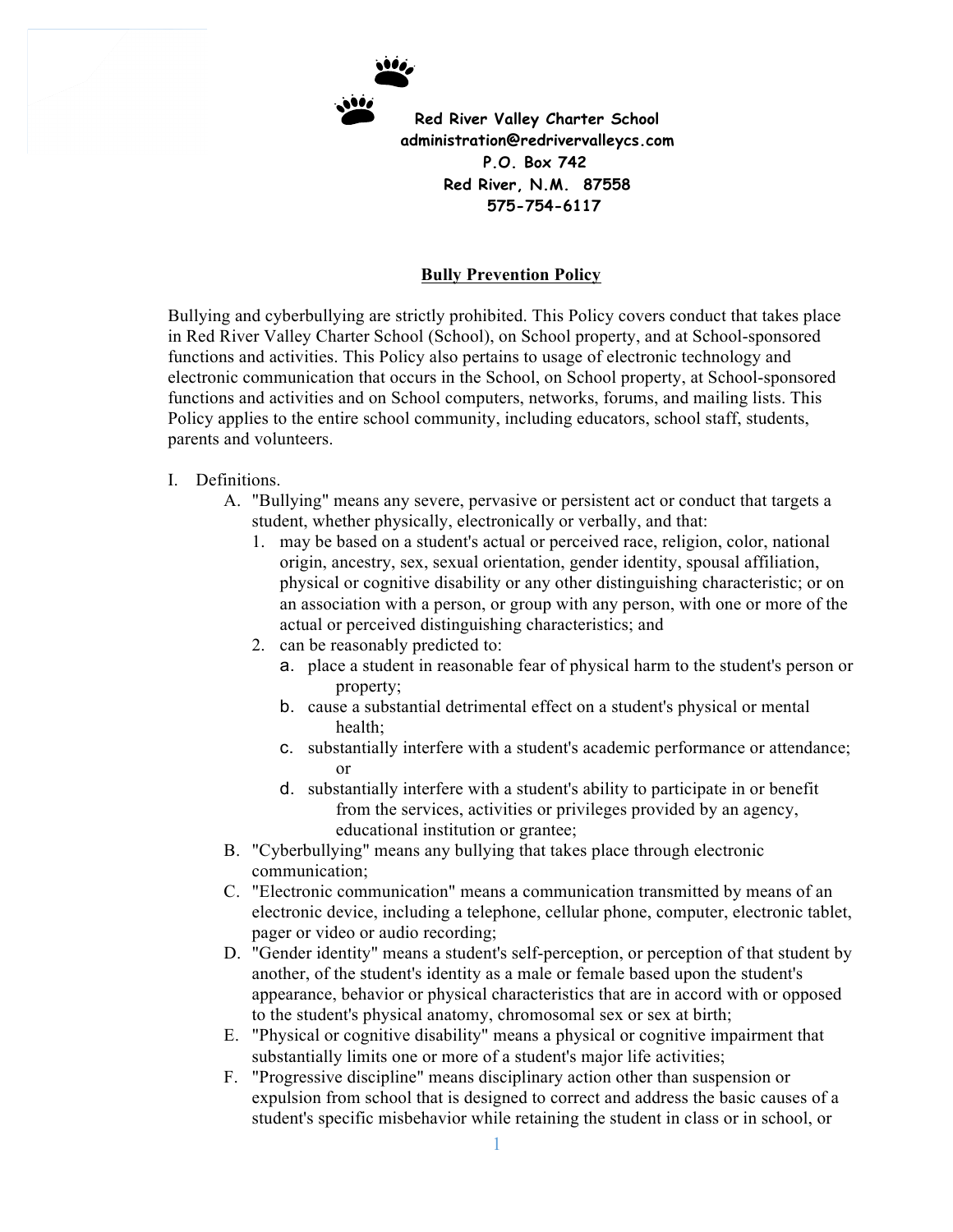

restorative school practices to repair the harm done to relationships and other students from the student's misbehavior.

- G. "Regular volunteers" means those persons, including relatives of students, who commit to serve on a regular basis at a school district, charter school, or other educational entity without compensation.
- H. "Sexual orientation" means heterosexuality, homosexuality or bisexuality, whether actual or perceived.
- II. Policy.
	- A. This Policy and these Procedures for reporting incidents of bullying and cyberbullying are designed to ensure safety to those reporting bullying or cyberbullying incidents, as well as protection from reprisal, retaliation, or false accusation against victims, witnesses, or others with information regarding a bullying or cyberbullying incident. Retaliation or threats of retaliation meant to intimidate the victim of bullying or harassment or toward those investigating the incident will not be tolerated and will be subject to disciplinary action.
	- B. As part of this Policy, as well as the School's ongoing commitment to providing a safe school for all students the School will
		- 1. Develop a student safety support plan for students who are targets of bullying that addresses safety measures the School will take to protect targeted students against further acts of bullying,
		- 2. Establish an annual bullying prevention program for students included in New Mexico's health education content standards with benchmarks and performance standards,
		- 3. Provide annual training beginning with the 2020-2021 school year and each school year thereafter on bullying prevention to all school personnel and regular volunteers who have significant contact with students, and
		- 4. Incorporate information on the bullying prevention policy into new employee training.

## III. Procedure.

- A. Student Reports
	- 1. A student may report bullying or cyberbullying of his or herself or another or retaliation for such reporting to any adult member of the School community with whom that student feels safe to do so and may do so either in writing or orally.
	- 2. A student may do this reporting in the student's preferred language.
	- 3. If the Report was made to any adult other than the Head Administrator that adult shall then relay the Report to the Head Administrator immediately.
	- 4. The Head Administrator or her designee shall then investigate the Report as detailed below.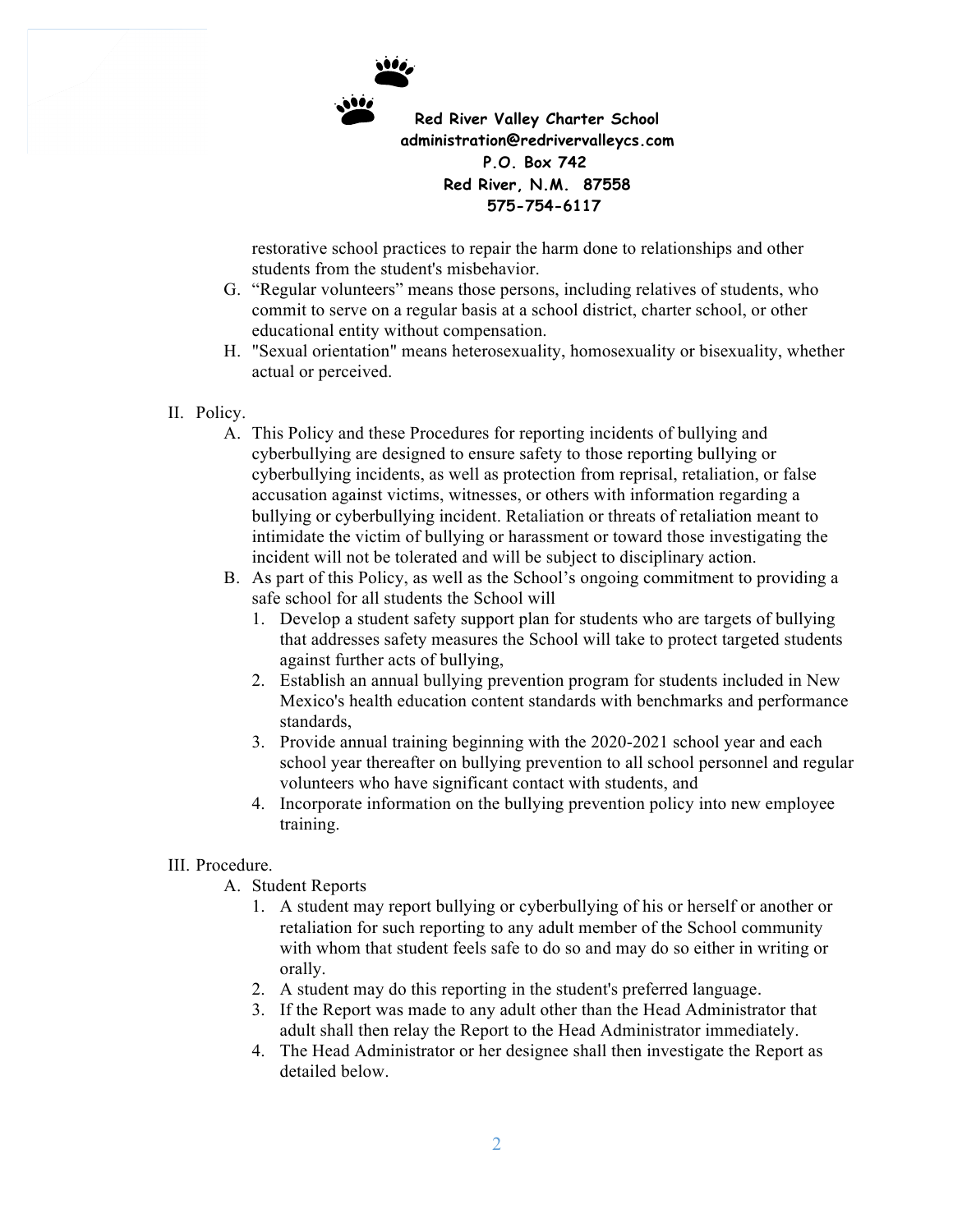

- B. Staff Reports
	- 1. Any staff member, whether independent contract or employee, shall report any incident of bullying or cyberbullying or retaliation for such reports to the Head Administrator or her designee immediately and in no circumstances more than two school days after the staff members receives the report of or witnesses the bullying or cyberbullying.
	- 2. The staff member shall not discipline the student for the incident but instead must report the incident to the Head Administrator or her designee for investigation.
- C. Parental Reports.
	- 1. Parental Reports alleging bullying or harassment may be filed with the Head Administrator.
	- 2. A Parental Report may also be filed anonymously via the Anonymous Reports procedure below.
- D. Anonymous Reports.
	- 1. Bullying and cyberbullying may be reported anonymously.
	- 2. This may be done by the student or someone delegated by the student placing an unsigned report into the Head Administrator's mailbox in the Administration Office.
	- 3. Disciplinary action cannot be taken solely based on an anonymous report.
	- 4. Anonymous reports will be investigated with the same procedure as other reports and disciplinary action can occur based on the results of the investigation.
- E. Investigation
	- 1. The Head Administrator or her designee shall investigate and/or supervise the investigation of all reports of violations of this Policy and ensure that such investigations are completed promptly after the receipt of any report or complaint made under the Safe Schools for All Students Act.
	- 2. This investigation may include
		- a. Written statements and/or interviews with witnesses to the incident(s),
		- b. Review of any media available of the incident including school security cameras, and
		- c. Any other relevant and lawful evidence available.
	- 3. The Head Administrator shall notify the parents or legal guardian of the student alleged to have committed an act of bullying and the parents of the students targeted by the alleged act; provided that if the Administrator believes, in the Administrator's professional capacity, that notifying the parents would endanger the health or well-being of a student, the Administrator may delay such notification as appropriate. This notification may include: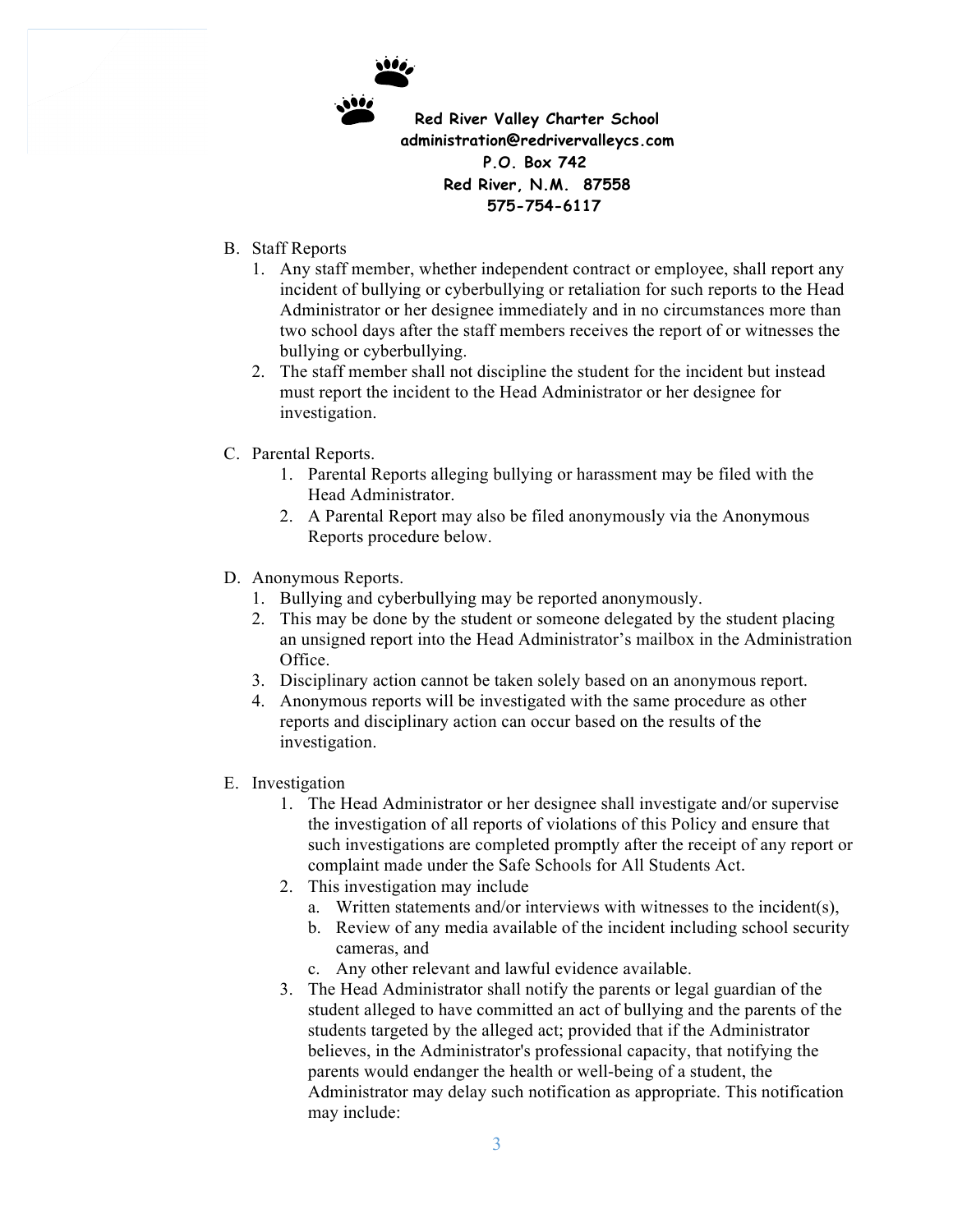

- a. Details about the alleged incident,
- b. Results of the investigation by the Head Administrator or her designee, and
- c. Consequences for any report that is substantiated.
- d. This notification shall be in writing and may also be made orally.
- F. Appeal
	- 1. Any student accused of bullying or a student who is the target of bullying who is not satisfied with the outcome of the initial investigation shall have the right to appeal that outcome to the Head Administrator.
	- 2. Unless excepted by Section F(3) below this appeal shall take the form of a family meeting between the Head Administrator, the student, and the student's parent(s) or legal guardian(s).
	- 3. A student who has been disciplined by long-term suspension or expulsion shall have all rights afforded to them under any applicable law.
- IV. Consequences
	- A. Consequences shall include progressive discipline approaches that can result from an identified incident of bullying that are designed to:
		- 1. Appropriately correct the bullying behavior,
		- 2. Prevent another occurrence of bullying or retaliation, and
		- 3. Protect the target of the bullying.
	- B. Consequences may include:
		- 1. Family meetings, referral(s) to services, and restorative justice practices,
		- 2. Reflective activities, such as requiring the student to write an essay about the student's misbehavior,
		- 3. Counseling,
		- 4. Anger management,
		- 5. Health counseling or intervention,
		- 6. Mental health counseling,
		- 7. Participation in skill-building, and
		- 8. Resolution activities, such as social-emotional cognitive skills building, resolution circles and restorative conferencing,
		- 9. Community service, and
		- 10. In-school detention or suspension, which may take place during lunchtime, after school or during weekends
	- C. The consequences may be unique to the individual incident and varied in method and severity based on:
		- 1. The nature of the incident,
		- 2. The developmental age of the student who is bullying, and
		- 3. Any history of problem behavior from the student who is bullying.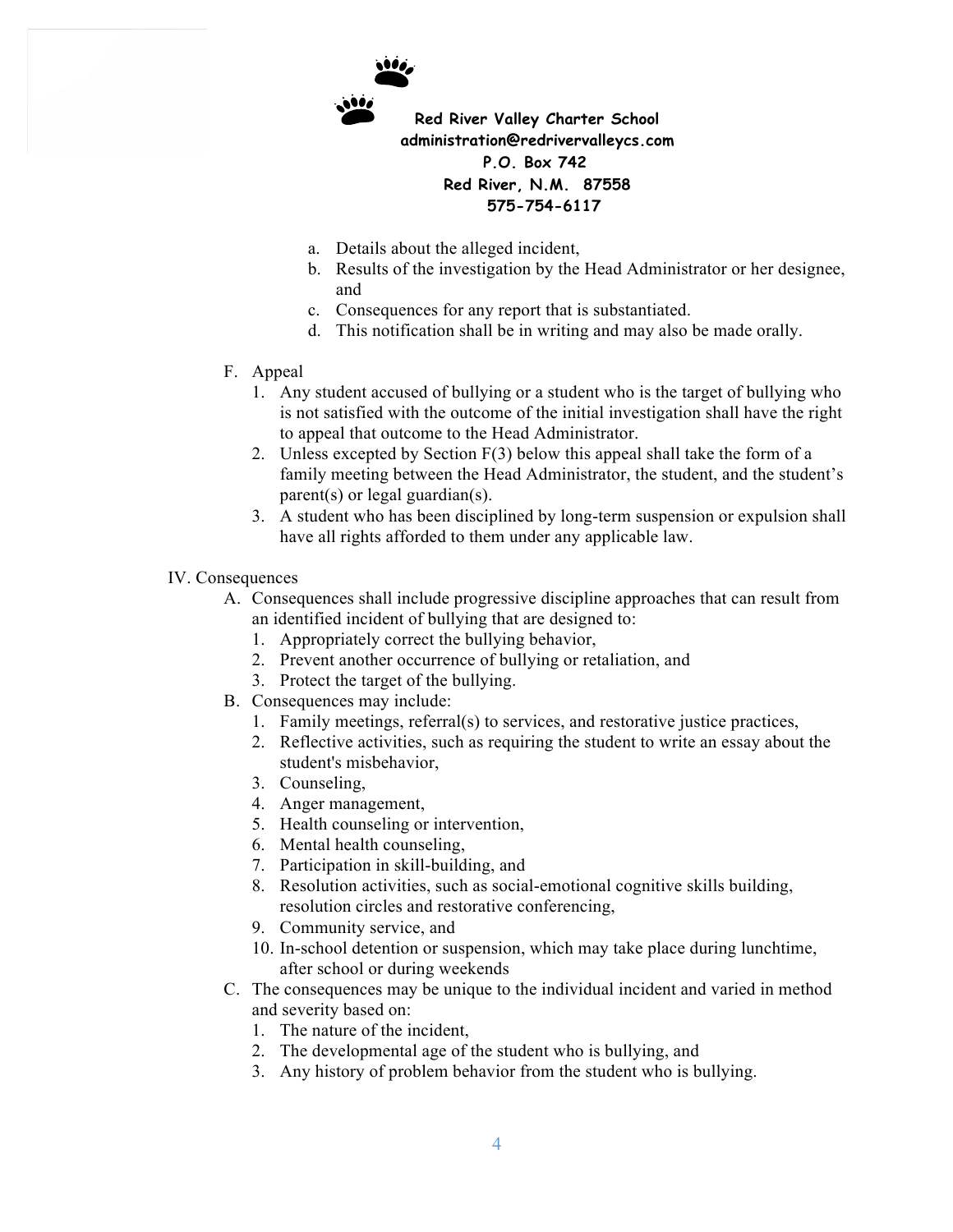

- D. For cyberbullying incidents, the School shall use the least restrictive means necessary to address the interference with the student's ability to participate in or benefit from the services, activities or privileges provided by the School.
- V. Dissemination and Publication.
	- A. The School shall include bullying prevention policies and procedures for reporting bullying in student handbooks using developmentally and culturally appropriate language. Policies shall be produced and disseminated in appropriate languages for any School in which a substantial portion of the student population speaks a language other than English at home.
	- B. The School shall document reports and investigations of bullying and shall maintain those records for no less than four years.
	- C. The School shall report aggregate incidents of bullying and incidents of harassment under any applicable federal or state law, along with responses to these incidents, and report this information annually to the Public Education Department in the form required by the applicable law or Department.
	- D. This publication plan for this Policy shall include
		- 1. Making the Policy, and developmentally, culturally and linguistically appropriate variants of the policy, available on the School's website;
		- 2. That the point of contact for bullying-related concerns is the Head Administrator or her designee; and
		- 3. That parents and students shall be informed about this Policy at least annually through the School's student handbooks and other resources.
- VI. Reporting to the Department.
	- A. Beginning with the 2020-2021 school year, the School shall annually submit the following to the department in a method prescribed by the Public Education Department and in a timeframe determined by the Department:
		- 1. A status report on the implementation of the provisions of the Act and accompanying Rule,
		- 2. Data elements on the implementation of this rule including:
			- a. the aggregate number of bullying incidents of students within School;
			- b. the aggregate number of harassment incidents of students within the School; and
			- c. the corresponding responsive action or disposition taken by the School, by type of action, for each bullying incident of a student and for each harassment incident of a student.
	- B. The School shall include, in its reporting, when known, a tabulation of the number of bullying incidents of students and the number of harassment incidents of students associated with each of the following actual or perceived distinguishing characteristic:
		- 1. Race,
		- 2. Color,